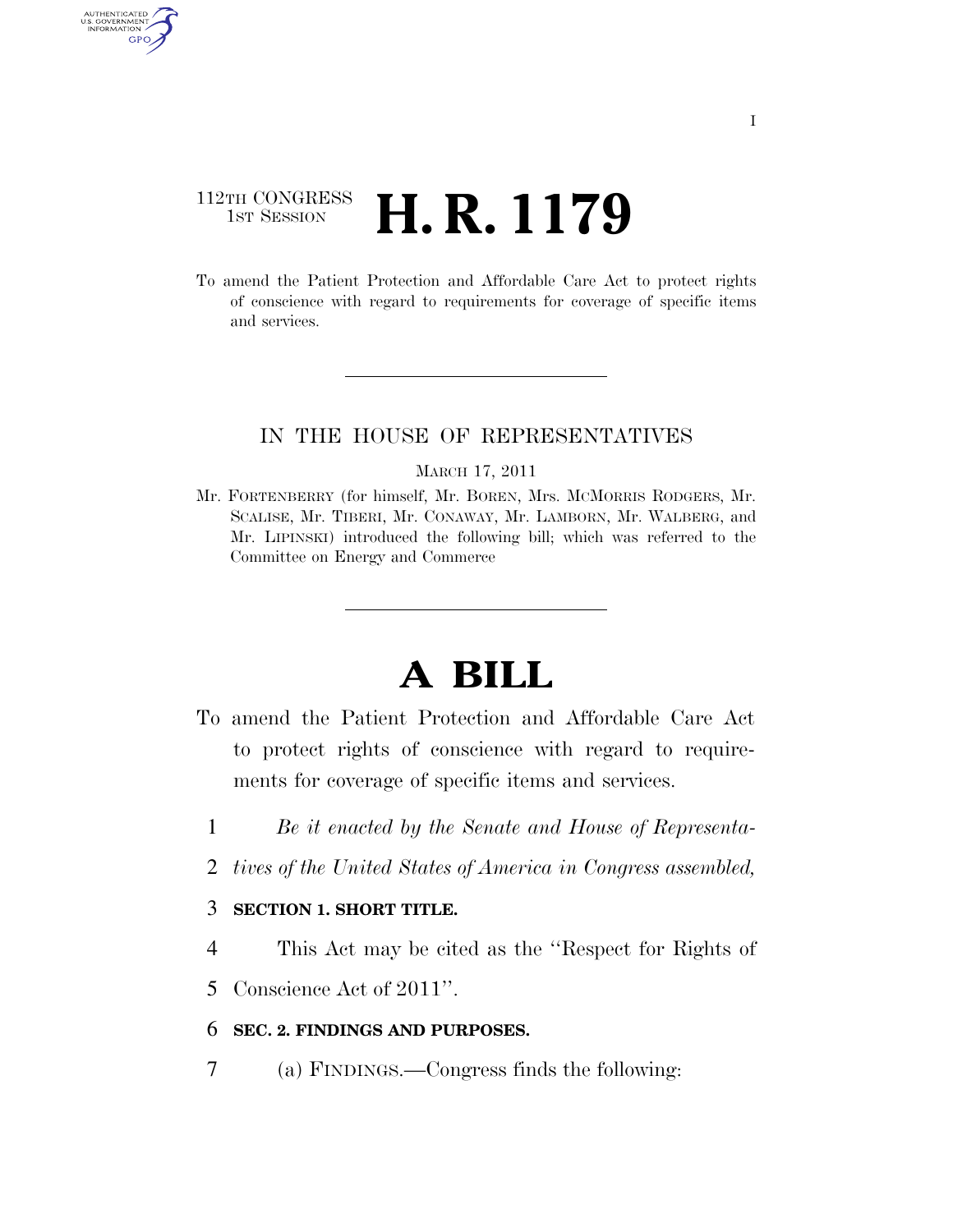(1) As Thomas Jefferson declared to New Lon-

 don Methodists in 1809, ''[n]o provision in our Con- stitution ought to be dearer to man than that which protects the rights of conscience against the enter-prises of the civil authority''.

 (2) Jefferson's statement expresses a conviction on respect for conscience that is deeply embedded in the history and traditions of our Nation and codified in numerous State and Federal laws, including laws on health care.

 (3) Until enactment of the Patient Protection and Affordable Care Act (Public Law 111–148, in this section referred to as ''PPACA''), the Federal Government has not sought to impose specific cov- erage or care requirements that infringe on the rights of conscience of insurers, purchasers of insur- ance, plan sponsors, beneficiaries, and other stake- holders, such as individual or institutional health care providers.

 (4) PPACA creates a new nationwide require- ment for health plans to cover ''essential health ben- efits'' and ''preventive services'' (including a distinct set of ''preventive services for women''), delegating to the Department of Health and Human Services the authority to provide a list of detailed services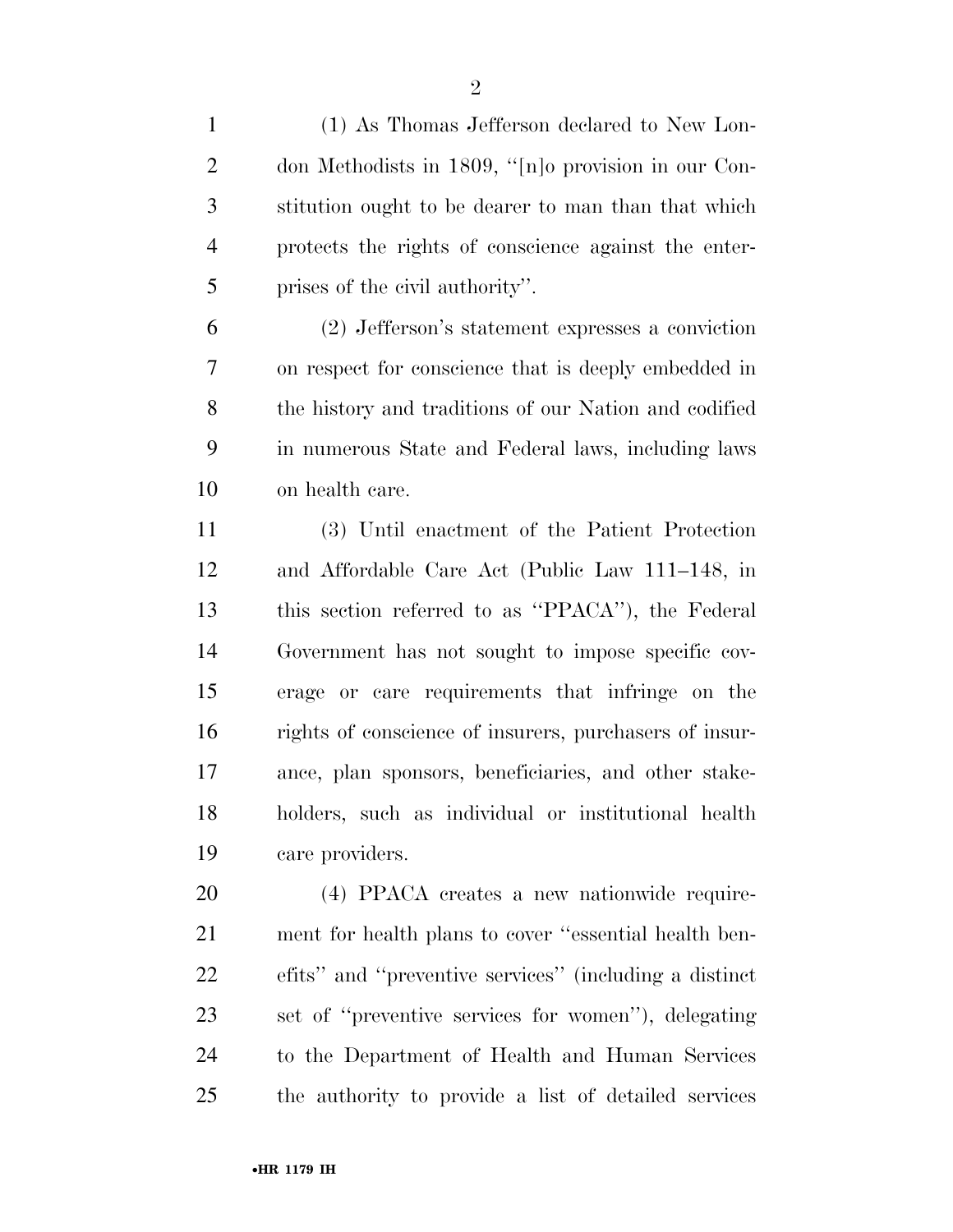under each category, and imposes other new require- ments with respect to the provision of health care services.

 (5) While PPACA provides an exemption for some religious groups that object to participation in Government health programs generally, it does not allow purchasers, plan sponsors, and other stake- holders with religious or moral objections to specific items or services to decline providing or obtaining coverage of such items or services, or allow health care providers with such objections to decline to pro-vide them.

 (6) By creating new barriers to health insur- ance and causing the loss of existing insurance ar- rangements, these inflexible mandates in PPACA jeopardize the ability of individuals to exercise their rights of conscience and their ability to freely par- ticipate in the health insurance and health care mar-ketplace.

(b) PURPOSES.—The purposes of this Act are—

 (1) to ensure that health care stakeholders re- tain the right to provide, purchase, or enroll in health coverage that is consistent with their religious beliefs and moral convictions, without fear of being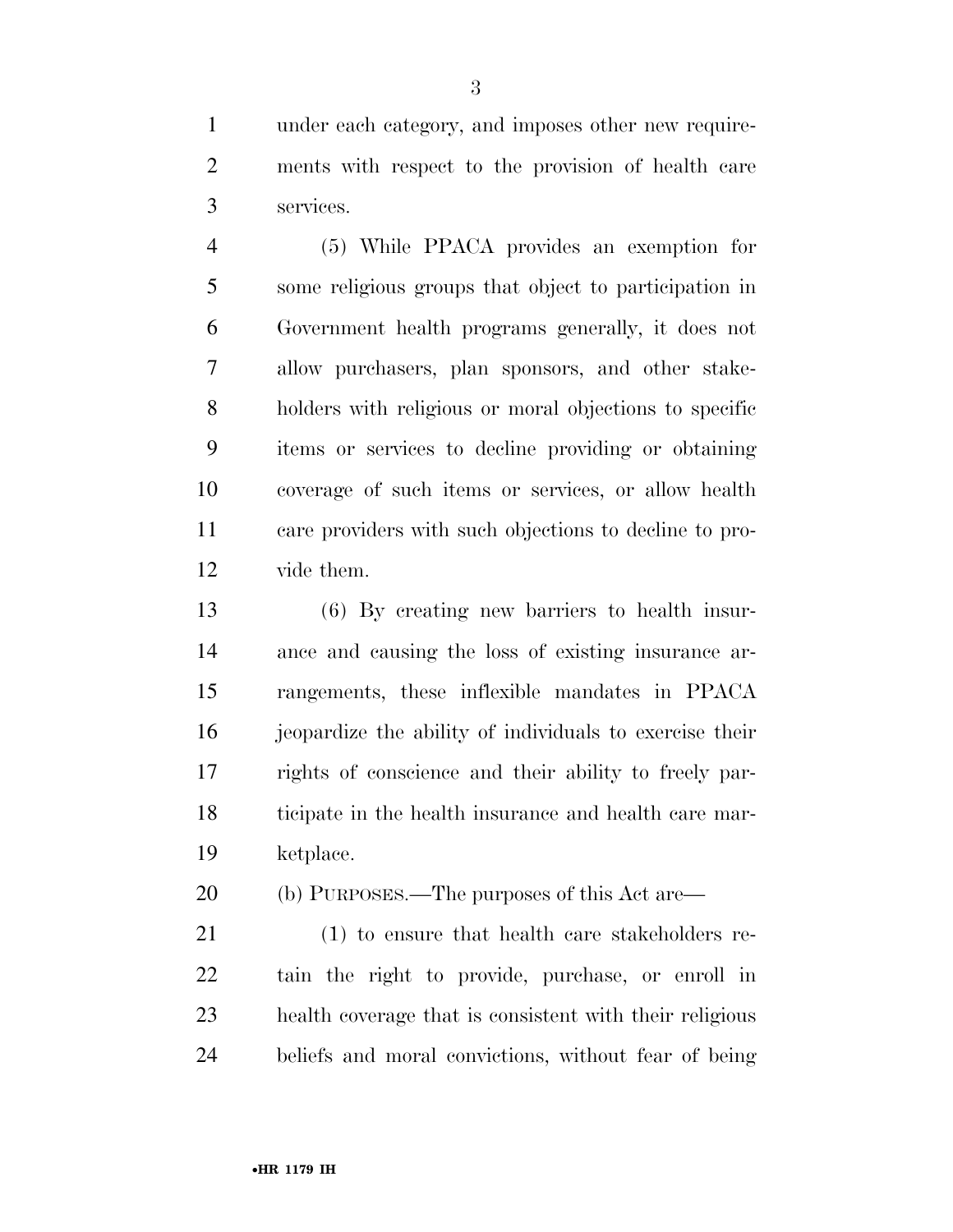penalized or discriminated against under PPACA; and

 (2) to ensure that no requirement in PPACA creates new pressures to exclude those exercising such conscientious objection from health plans or other programs under PPACA.

**SEC. 3. RESPECT FOR RIGHTS OF CONSCIENCE.** 

 (a) IN GENERAL.—Section 1302(b) of the Patient Protection and Affordable Care Act (Public Law 111–148; 42 U.S.C. 18022(b)) is amended by adding at the end the following new paragraph:

12 "(6) RESPECTING RIGHTS OF CONSCIENCE 13 WITH REGARD TO SPECIFIC ITEMS OR SERVICES. 14 "(A) FOR HEALTH PLANS.—A health plan shall not be considered to have failed to provide the essential health benefits package described in subsection (a) (or preventive health services described in section 2713 of the Public Health Service Act), to fail to be a qualified health plan, or to fail to fulfill any other requirement under this title on the basis that it declines to provide coverage of specific items or services be-cause—

24 ''(i) providing coverage (or, in the case of a sponsor of a group health plan,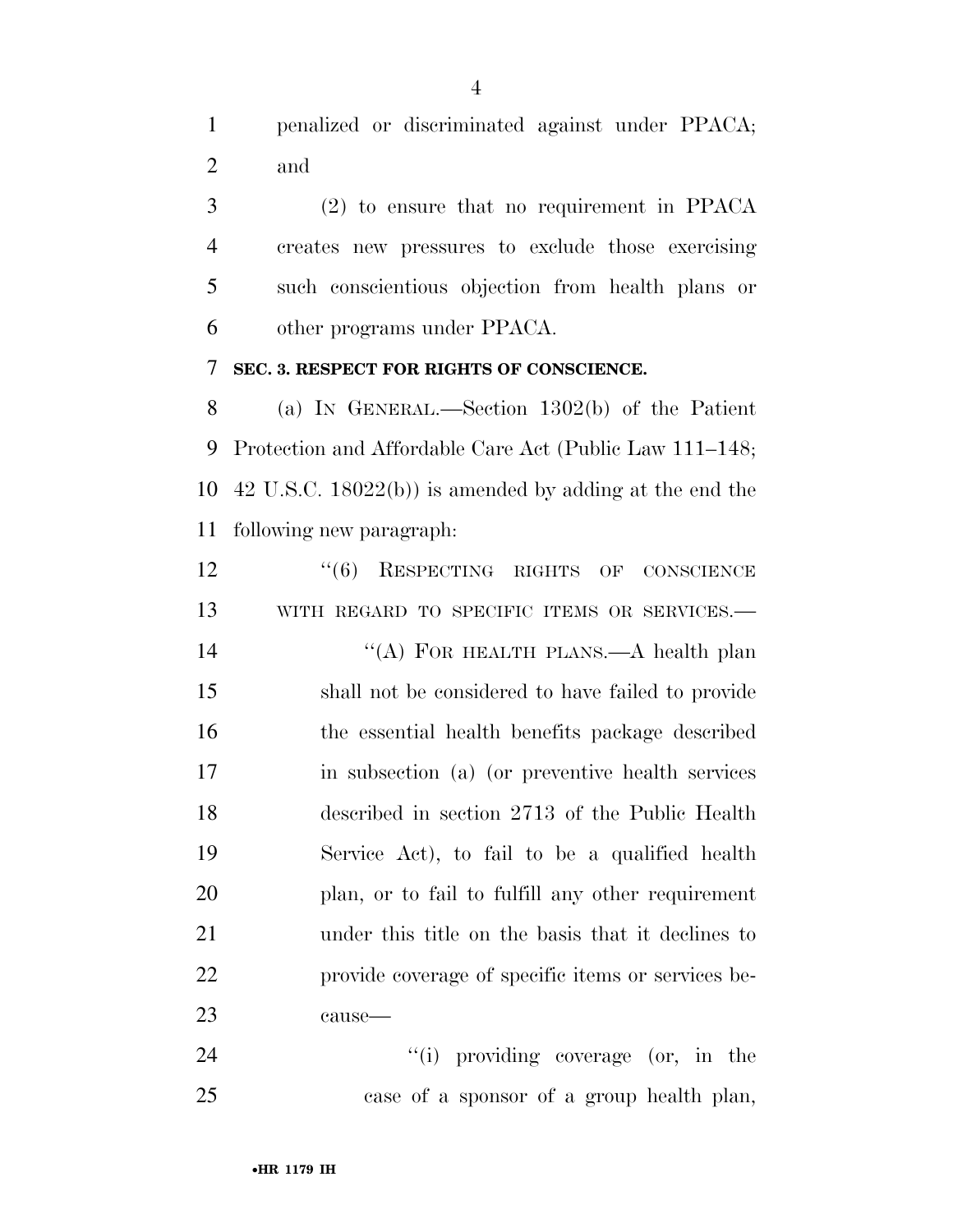| $\mathbf{1}$   | paying for coverage) of such specific items         |
|----------------|-----------------------------------------------------|
| $\overline{2}$ | or services is contrary to the religious be-        |
| 3              | liefs or moral convictions of the sponsor,          |
| $\overline{4}$ | issuer, or other entity offering the plan; or       |
| 5              | "(ii) such coverage (in the case of in-             |
| 6              | dividual coverage) is contrary to the reli-         |
| 7              | gious beliefs or moral convictions of the           |
| 8              | purchaser or beneficiary of the coverage.           |
| 9              | "(B) FOR HEALTH CARE PROVIDERS.-                    |
| 10             | Nothing in this title (or any amendment made        |
| 11             | by this title) shall be construed to require an     |
| 12             | individual or institutional health care provider,   |
| 13             | or authorize a health plan to require a provider,   |
| 14             | to provide, participate in, or refer for a specific |
| 15             | item or service contrary to the provider's reli-    |
| 16             | gious beliefs or moral convictions. Notwith-        |
| 17             | standing any other provision of this title, a       |
| 18             | health plan shall not be considered to have         |
| 19             | failed to provide timely or other access to items   |
| 20             | or services under this title (or any amendment      |
| 21             | made by this title) or to fulfill any other re-     |
| 22             | quirement under this title because it has re-       |
| 23             | spected the rights of conscience of such a pro-     |
| 24             | vider pursuant to this paragraph.                   |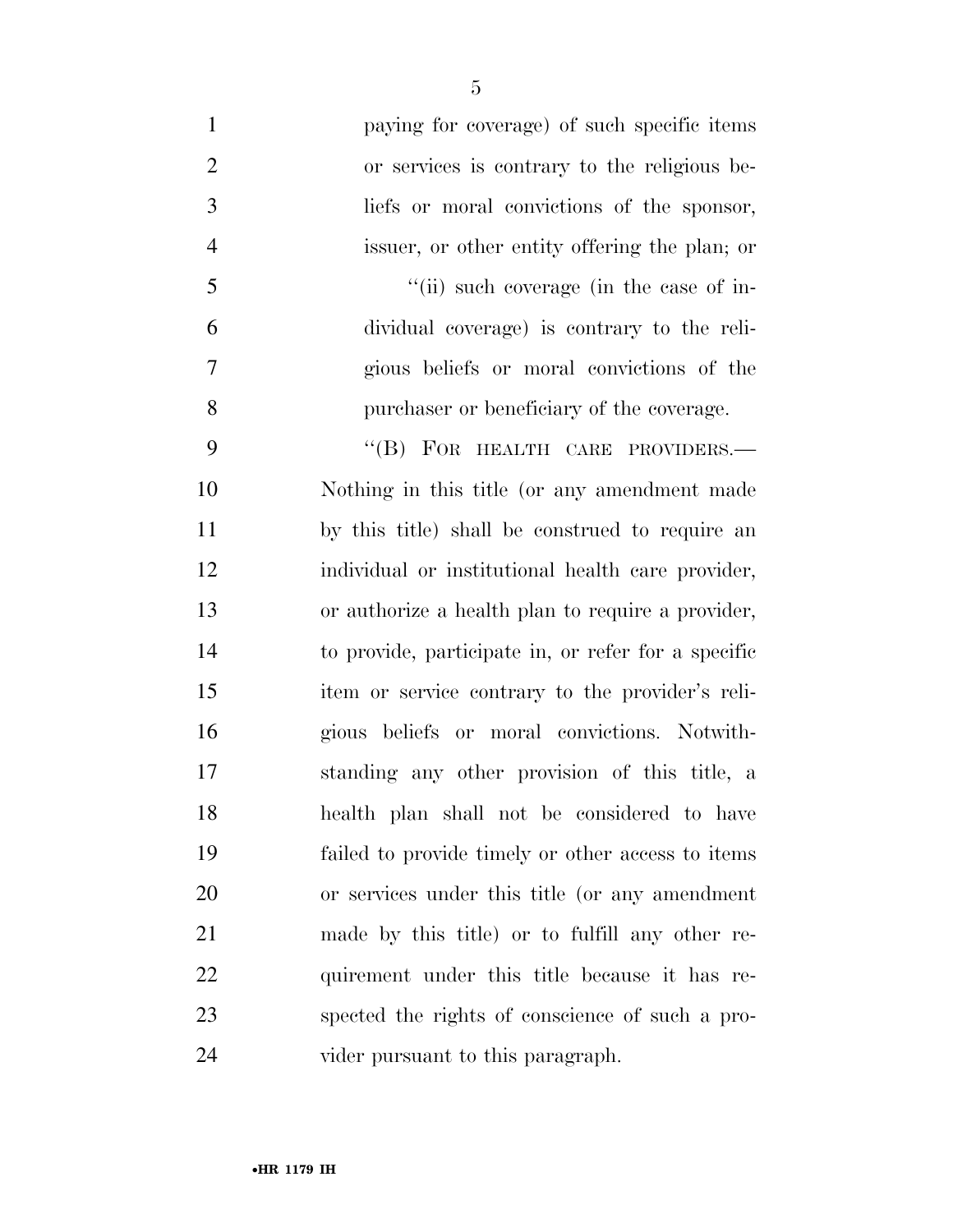1 ''(C) NONDISCRIMINATION IN EXERCISING RIGHTS OF CONSCIENCE.—No Exchange or other official or entity acting in a governmental capacity in the course of implementing this title (or any amendment made by this title) shall discriminate against a health plan, plan spon- sor, health care provider, or other person be- cause of such plan's, sponsor's, provider's, or person's unwillingness to provide coverage of, participate in, or refer for, specific items or services pursuant to this paragraph. 12 "'(D) CONSTRUCTION.—Nothing in sub- paragraph (A) or (B) shall be construed to per-mit a health plan or provider to discriminate in

 a manner inconsistent with subparagraphs (B) 16 and (D) of paragraph  $(4)$ .

17 "'(E) PRIVATE RIGHTS OF ACTION.—The various protections of conscience in this para- graph constitute the protection of individual rights and create a private cause of action for those persons or entities protected. Any person or entity may assert a violation of this para- graph as a claim or defense in a judicial pro-ceeding.

25 "'(F) REMEDIES.—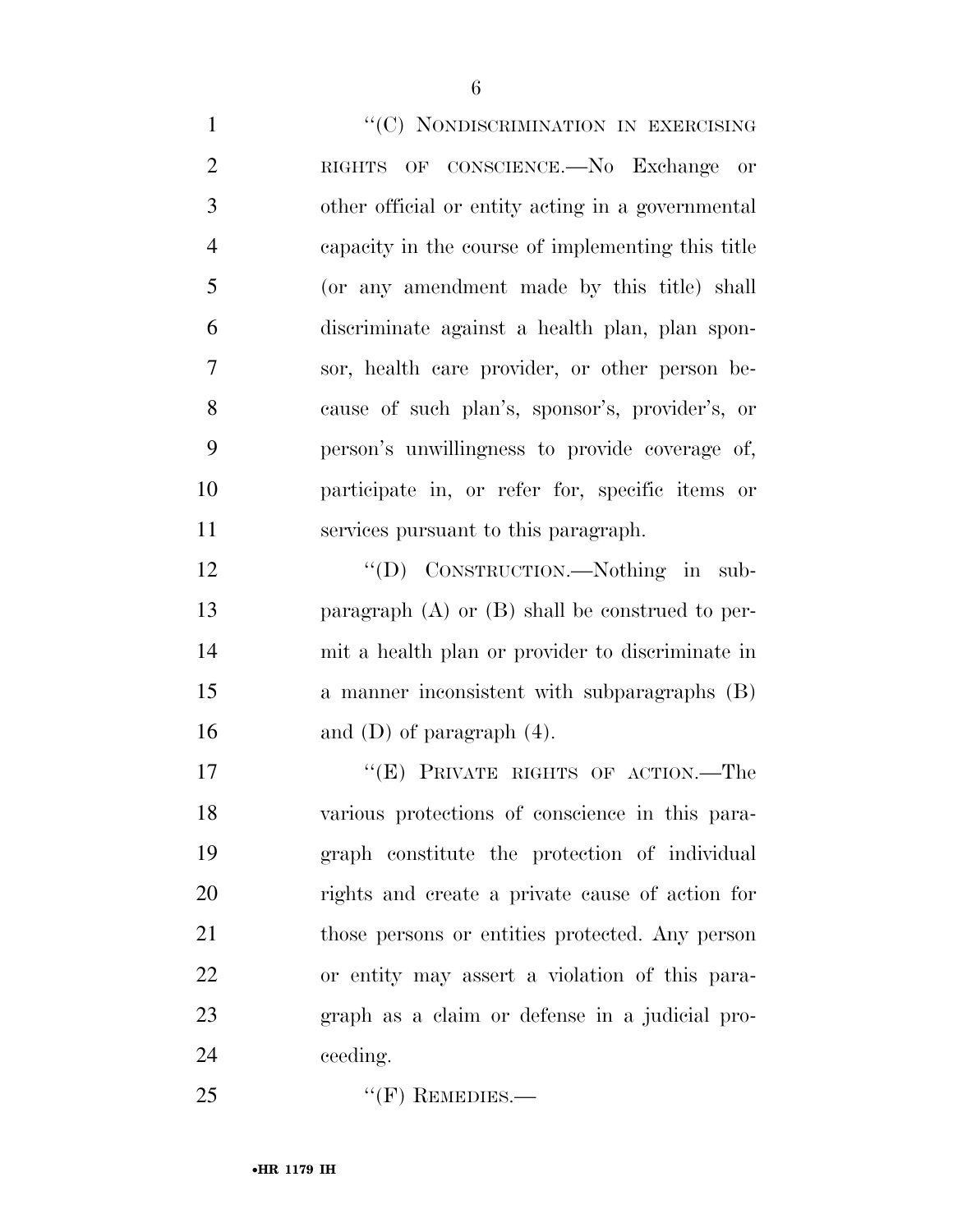| $\mathbf{1}$   | "(i) FEDERAL JURISDICTION.—The                 |
|----------------|------------------------------------------------|
| $\overline{2}$ | Federal courts shall have jurisdiction to      |
| $\overline{3}$ | prevent and redress actual or threatened       |
| $\overline{4}$ | violations of this paragraph by granting all   |
| 5              | forms of legal or equitable relief, including, |
| 6              | but not limited to, injunctive relief, declar- |
| $\overline{7}$ | atory relief, damages, costs, and attorney     |
| 8              | fees.                                          |
| 9              | "(ii) INITIATING PARTY.- An action             |
| 10             | under this paragraph may be instituted by      |
| 11             | the Attorney General of the United States,     |
| 12             | or by any person or entity having standing     |
| 13             | to complain of a threatened or actual viola-   |
| 14             | tion of this paragraph, including, but not     |
| 15             | limited to, any actual or prospective plan     |
| 16             | sponsor, issuer, or other entity offering a    |
| 17             | plan, any actual or prospective purchaser      |
| 18             | or beneficiary of a plan, and any individual   |
| 19             | or institutional health care provider.         |
| 20             | "(iii) INTERIM RELIEF.—Pending                 |
| 21             | final determination of any action under        |
| 22             | this paragraph, the court may at any time      |
| 23             | enter such restraining order or prohibi-       |
| 24             | tions, or take such other actions, as it       |
| 25             | deems necessary.                               |